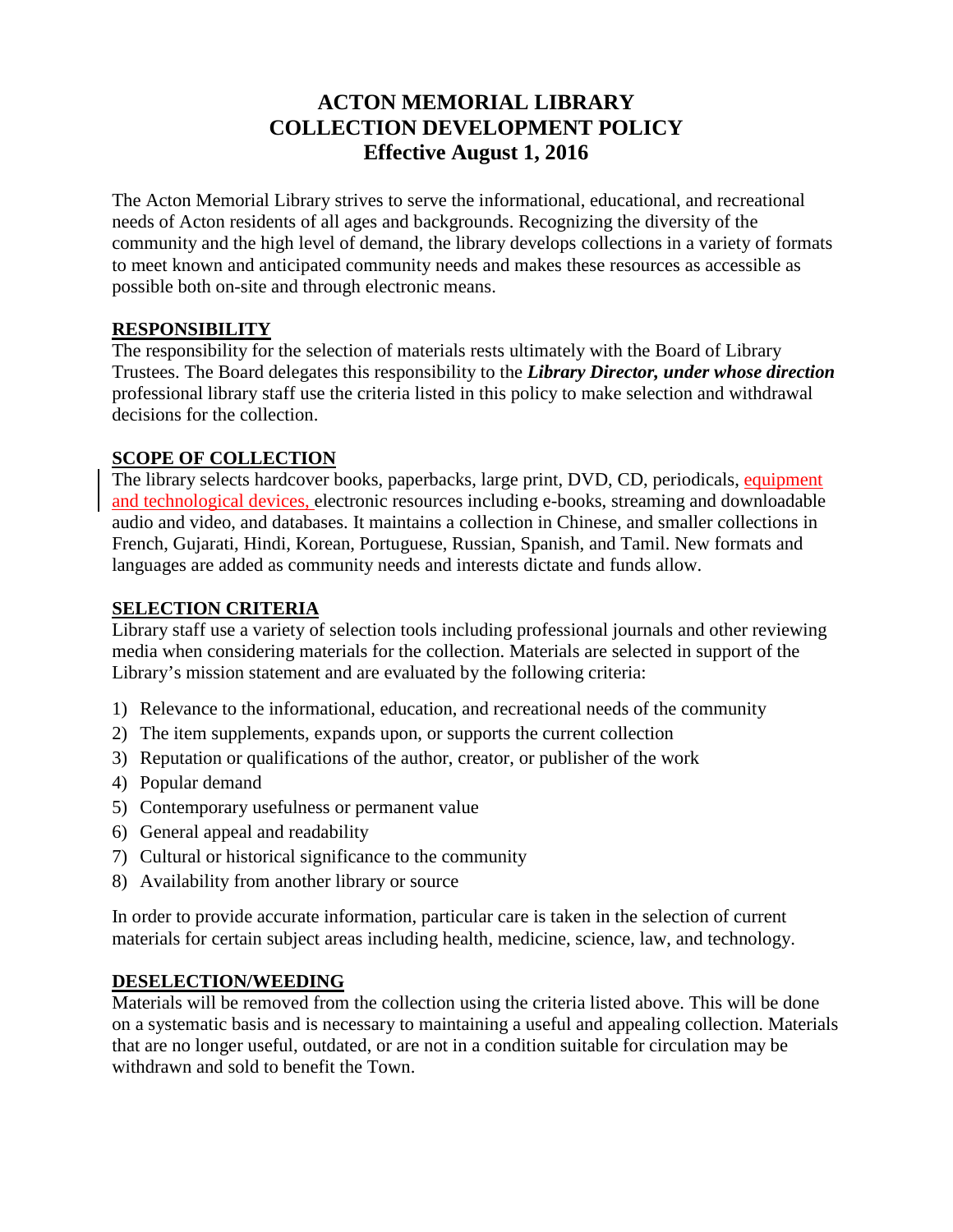#### **GIFTS**

All materials offered to the library as gifts are subject to the same criteria for selection as purchased materials.

#### **RECONSIDERATION OF MATERIALS**

The Board endorses the American Library Association's Library Bill of Rights, Freedom to Read Statement, and Freedom to View Statement in providing library services for all. Responsibility for the reading choices of minors rests with their parents or legal guardians. Patrons may fill out a Request For Reconsideration form for an item in the collection. This form is attached here and available at the public service desks.

#### **FREQUENCY OF POLICY REVIEW**

This policy will be reviewed every 2 years.

Approved by the Board of Trustees, July 28, 2016.

Last reviewed December 16, 2021.